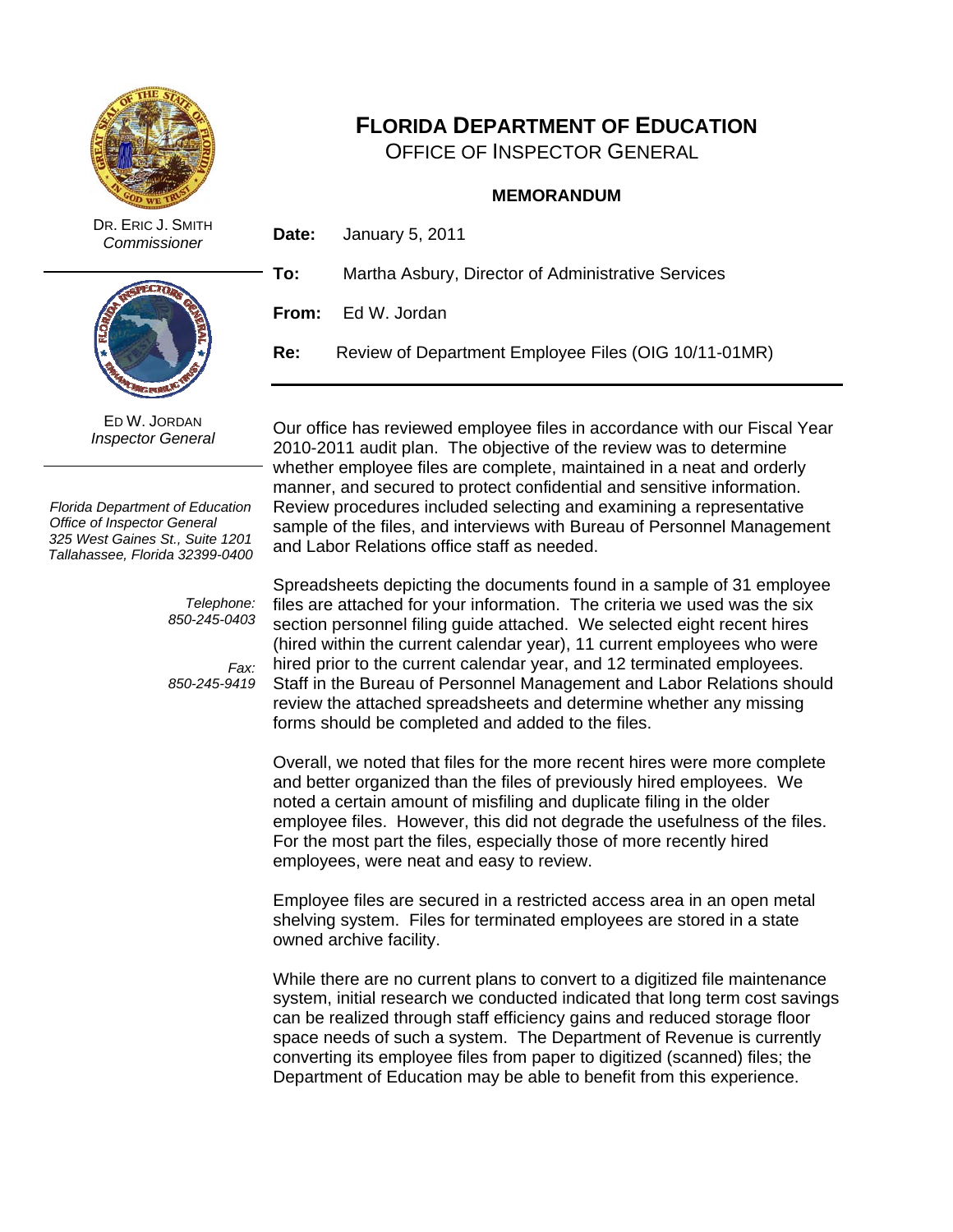Staff in the Bureau of Personnel Management and Labor Relations provided helpful assistance during the review. If you have any questions, please contact me at 245-9418.

Attachment

cc: Dr. Eric J. Smith Linda Champion Berlin Jones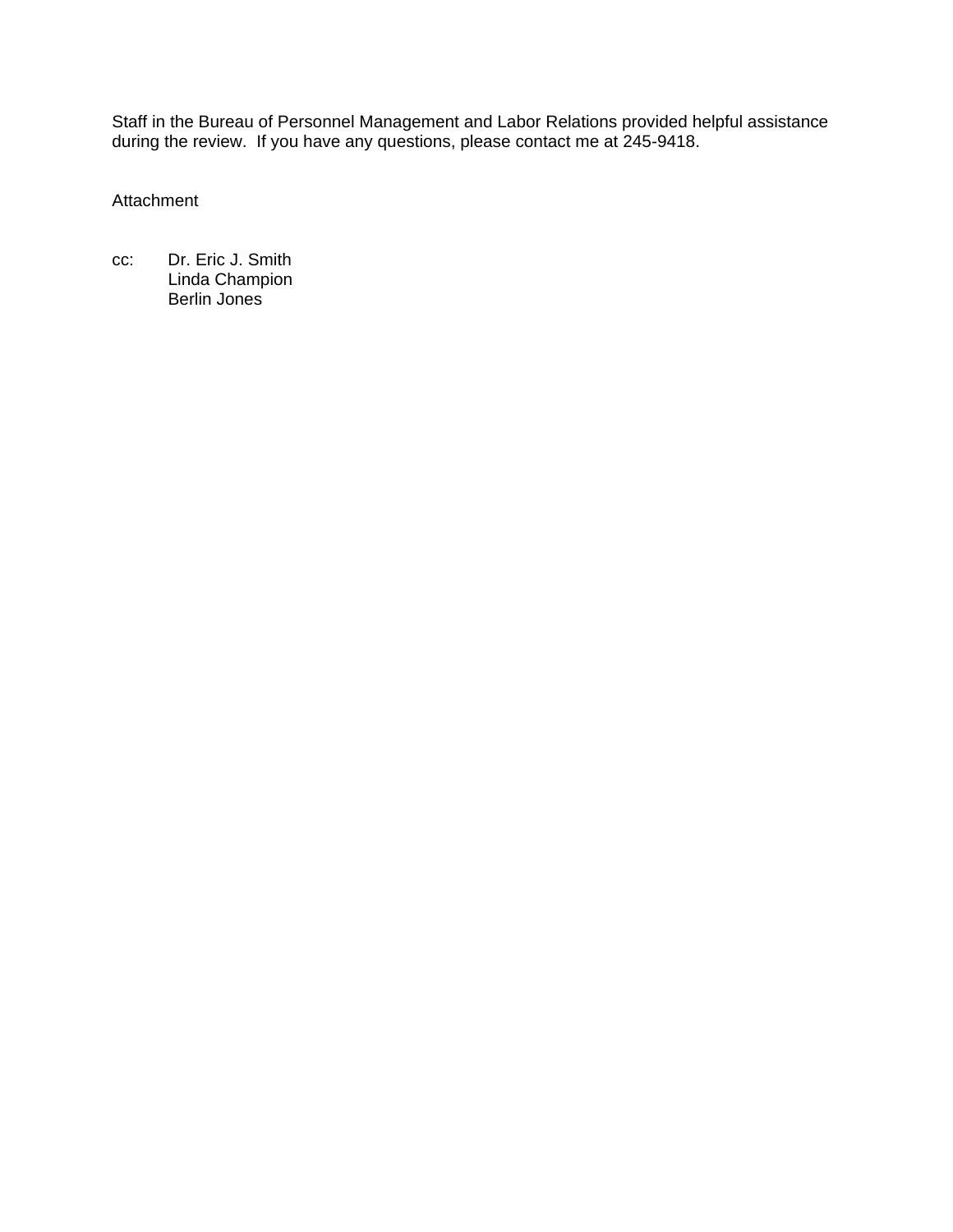#### **PERSONNEL FILES**

#### **(Documents should be placed into the personnel files as follows.)**

#### **Section 1 (Actions)**

- PF-12 (yellow)
- PF-12 (white)
- PF-15
- Pay Increase Notices
- PARs
- Old Payroll Documents
- Critical Position Request Forms
- Dual Employment

### **Section 2 (Memos and Letters)**

- and other Official Letters Letters – Appointment, Reclassification, Reassignment
- Career Service to SES letters
- OPS Certification Memo

### **Section 3 (Performance Appraisals)**

- Performance Appraisals
- Attendance and Leave (OPS only)

#### **Section 4 (Employee Info)**

- Applications/Resume'
- **•** Transcripts
- Promotional Opportunities
- Reassignment Request
- Reference Checks
- Marriage License

## **Section 5 (Miscellaneous)**

- Name Changes
- Routing Sheets for Blind **Services**
- Selective Service Registration
- Reporting Structures
- Exempt from Public Records Form
- Request for Outside State Government Employment
- Prior State Service

# **Section 6 (Insurance and Benefits)**

- Employee Data Form
- **Employee Information Sheet**
- **•** Background Check Affidavit
- Driver's License & Social Security Card
- **Insurance**
- Pay Deductions (within last 5 years)
- $\bullet$  W-4
- Acknowledgement Forms
- $\bullet$  PF-10
- Conflict of Interest Statement
- New Hire Check List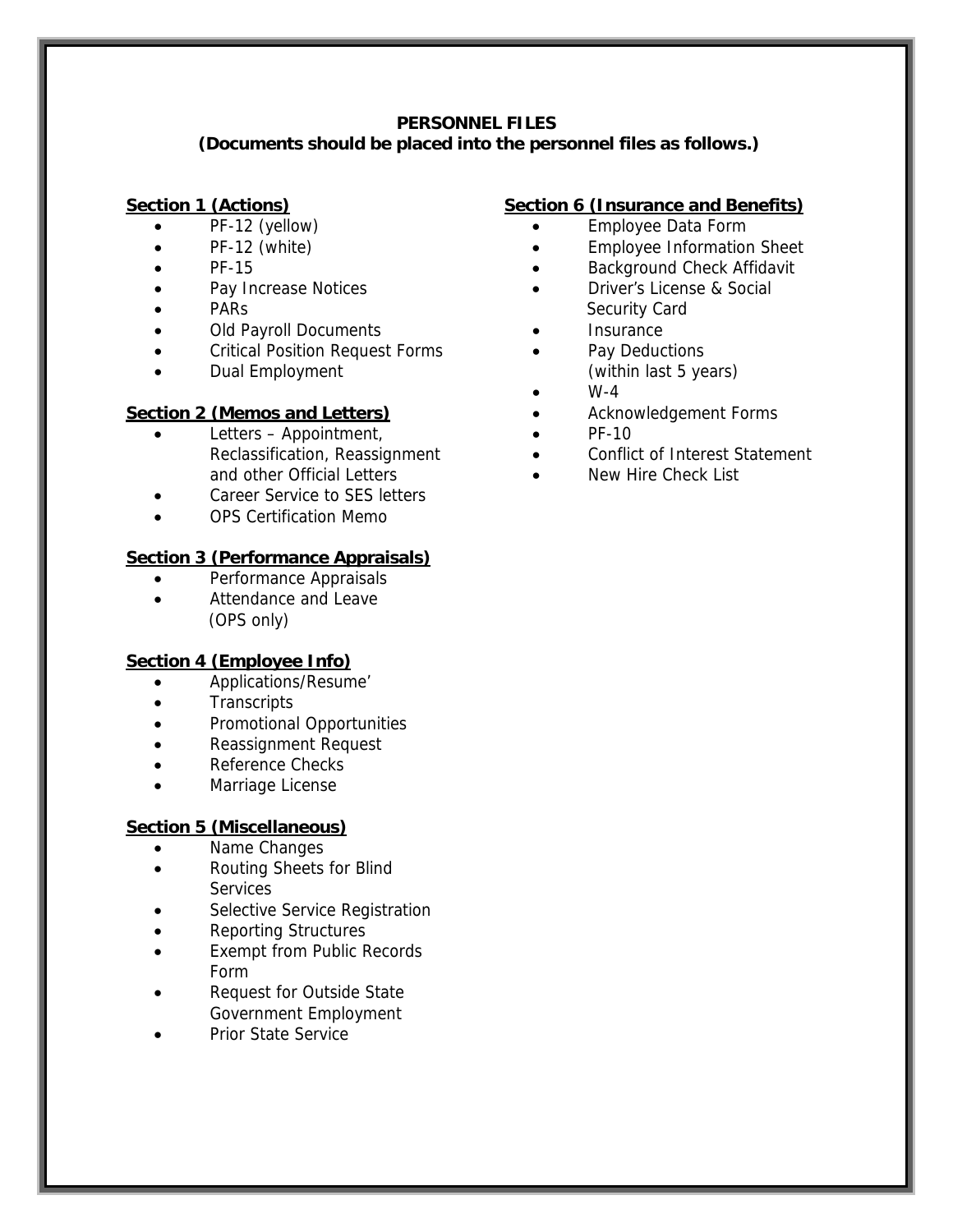#### **Recent Hires**

|               |                              |                                      |                 |           |                      |       | <b>Employ Backgr Driver's</b> |                  |                             |    |          |    |                        |              |
|---------------|------------------------------|--------------------------------------|-----------------|-----------|----------------------|-------|-------------------------------|------------------|-----------------------------|----|----------|----|------------------------|--------------|
|               |                              |                                      |                 | Emplo ee  |                      | lound | License &                     |                  |                             |    |          |    |                        | <b>New</b>   |
|               |                              |                                      |                 | lyee      | Informa Check Social |       |                               |                  |                             |    | Acknowle |    | <b>IConflict of</b>    | <b>Hire</b>  |
|               |                              |                                      |                 | lData     | ltion                |       | Affidav Security              |                  | Pay                         |    | dgement  |    | IInterest              | <b>Check</b> |
| <b>Name</b>   | lHire Date                   | Location                             | <b>Division</b> | Form      | Sheet                | lit   | <b>Card</b>                   | <b>Insurance</b> | <b>Deductions W-4 Forms</b> |    |          |    | <b>PF-10 Statement</b> | List         |
| Brown, J.     | $\overline{5/24}/2010$ Ocala |                                      | DVR.            | ΙX        |                      | ıx    | x                             |                  |                             |    |          |    |                        |              |
|               |                              |                                      | Public          |           |                      |       |                               |                  |                             |    |          |    |                        |              |
| Figgett, K.   |                              | 6/1/2010 Tallahassee                 | Schools         |           |                      | ΙX    | х                             |                  |                             | ΙX |          | ΙX |                        |              |
|               |                              |                                      | Finance &       |           |                      |       |                               |                  |                             |    |          |    |                        |              |
| Hernandez, P. |                              | 2/8/2010 Tallahassee                 | Operation       | -lx       |                      | ΙX    | х                             |                  |                             | X  |          | ΙX |                        |              |
|               |                              |                                      | Finance &       |           |                      |       |                               |                  |                             |    |          |    |                        |              |
| Kalicki, S.   |                              | 1/29/2010 Tallahassee                | Operation       | <u>lx</u> |                      | x     |                               |                  |                             | X  |          |    |                        |              |
| Paul, A.      |                              | $\overline{6/1/2010}$ St. Petersburg | <b>DVR</b>      | ΙX        |                      | x     | x                             |                  |                             |    |          |    |                        |              |
| Pileggi, A.   |                              | $5/3/2010$ Pensacola                 | <b>DBS</b>      | lχ        |                      | ΙX    | X                             |                  |                             |    |          | ΙX |                        |              |
| Roberts, S.   |                              | 5/27/2010 Daytona Beach              | <b>DBS</b>      | lχ        |                      | x     | x                             |                  |                             | X  |          | x  |                        |              |
|               |                              |                                      | Finance &       |           |                      |       |                               |                  |                             |    |          |    |                        |              |
| Stewart, A.   |                              | 5/10/2010 Tallahassee                | Operation       | -lx       |                      | ΙX    | ΙX                            |                  |                             | x  |          | ١x |                        |              |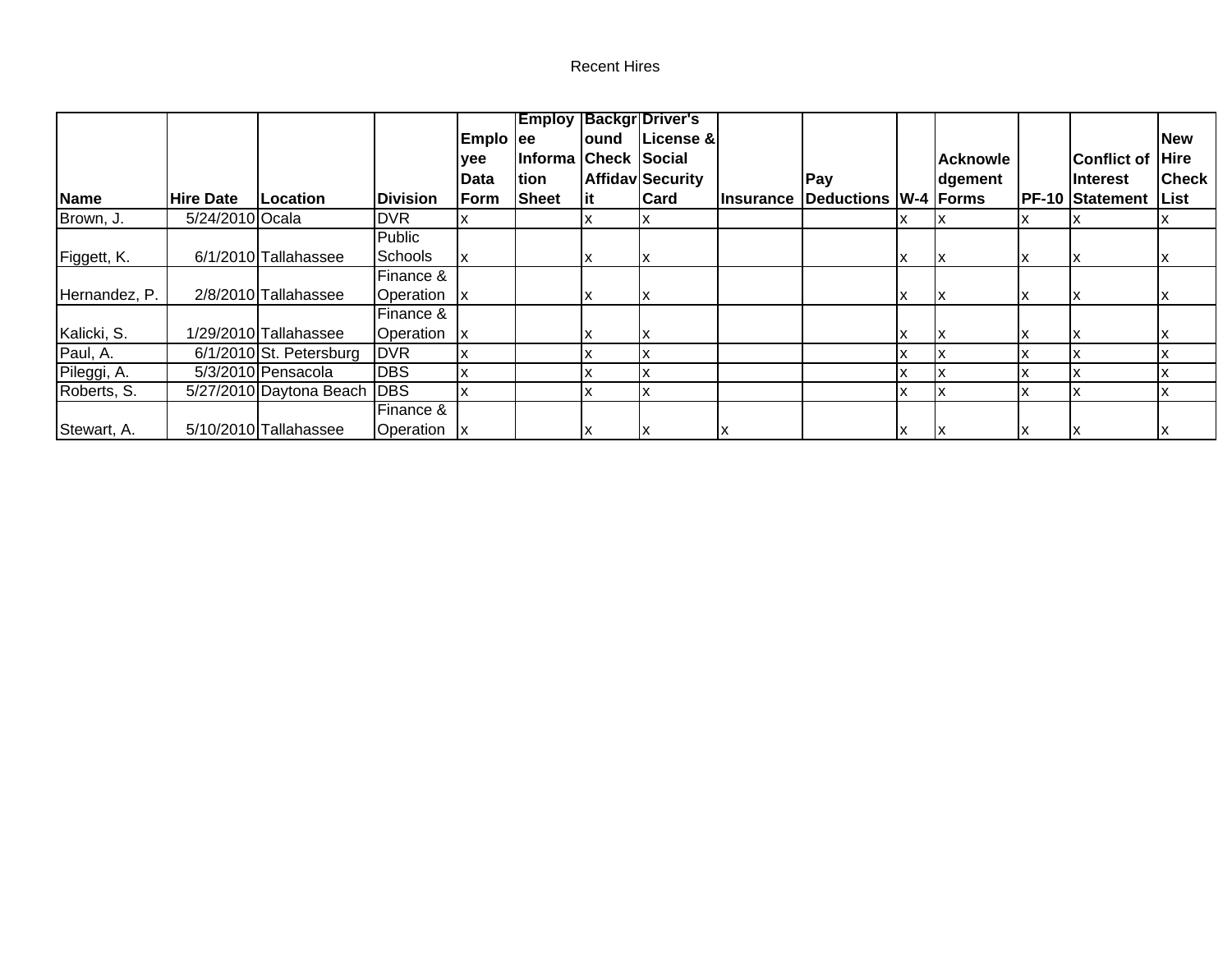# Current Employees

|              |                   |                        |                 |              |                      |   |                       | <b>Critical</b>      |                        |                      |
|--------------|-------------------|------------------------|-----------------|--------------|----------------------|---|-----------------------|----------------------|------------------------|----------------------|
|              |                   |                        |                 |              |                      |   |                       | <b>Position Dual</b> |                        |                      |
|              |                   |                        |                 |              | <b>Pay Increase</b>  |   | <b>Old Payroll</b>    |                      | <b>Request Employm</b> |                      |
| <b>Name</b>  | <b>Hire Date</b>  | Location               | <b>Division</b> | <b>PF-12</b> | <b>PF-15 Notices</b> |   | <b>PARS Documents</b> | Forms                | lent                   | <b>Notes:</b>        |
| Addison, A.  |                   | 10/1/1998 Tallahassee  | <b>OSFA</b>     |              |                      |   |                       |                      |                        |                      |
|              |                   |                        | Teacher         |              |                      |   |                       |                      |                        |                      |
| Blue, V.     |                   | 12/18/1986 Tallahassee | Certification   | x            | х                    |   |                       |                      |                        |                      |
| Casciano, C. | 8/3/2009 Tampa    |                        | <b>DVR</b>      |              | X                    | X |                       | X                    |                        | <b>OPS Budget/PD</b> |
| Davis, T.    |                   | 12/27/2000 Tallahassee | <b>DVR</b>      |              |                      |   |                       |                      |                        |                      |
| Howell, G.   | 5/27/2003 Orlando |                        | <b>DVR</b>      |              |                      |   |                       |                      |                        |                      |
| Maller, B.   | 8/1/1988 Miami    |                        | <b>DBS</b>      |              | X                    |   |                       |                      |                        |                      |
|              |                   |                        |                 |              |                      |   |                       |                      |                        |                      |
|              |                   | Daytona                |                 |              |                      |   |                       |                      |                        | Pay increase         |
| Perry, S.    | 7/24/2006 Beach   |                        | <b>DBS</b>      | x            |                      | x |                       |                      |                        | memo in section 2    |
|              |                   |                        | Carreer & Adult |              |                      |   |                       |                      |                        |                      |
| Powell, B.   |                   | 4/9/2003 Tallahassee   | Education       | ΙX           |                      | x |                       |                      |                        |                      |
|              |                   |                        | Commision on    |              |                      |   |                       |                      |                        |                      |
|              | 5/1987;           |                        | Independent     |              |                      |   |                       |                      |                        |                      |
| Sisk, T.     | 11/2002           | Tallahassee            | Education       |              | x                    |   | lχ                    |                      |                        |                      |
|              |                   |                        | Bureau of       |              |                      |   |                       |                      |                        |                      |
|              |                   |                        | Instruction and |              |                      |   |                       |                      |                        |                      |
| Walker, C.   |                   | 5/1/2005 Tallahassee   | Innovation      | x            |                      | x |                       |                      |                        |                      |
| Williams, C. |                   | 6/26/2006 Tallahassee  | <b>DVR</b>      | ΙX           |                      | х |                       | ΙX                   |                        |                      |